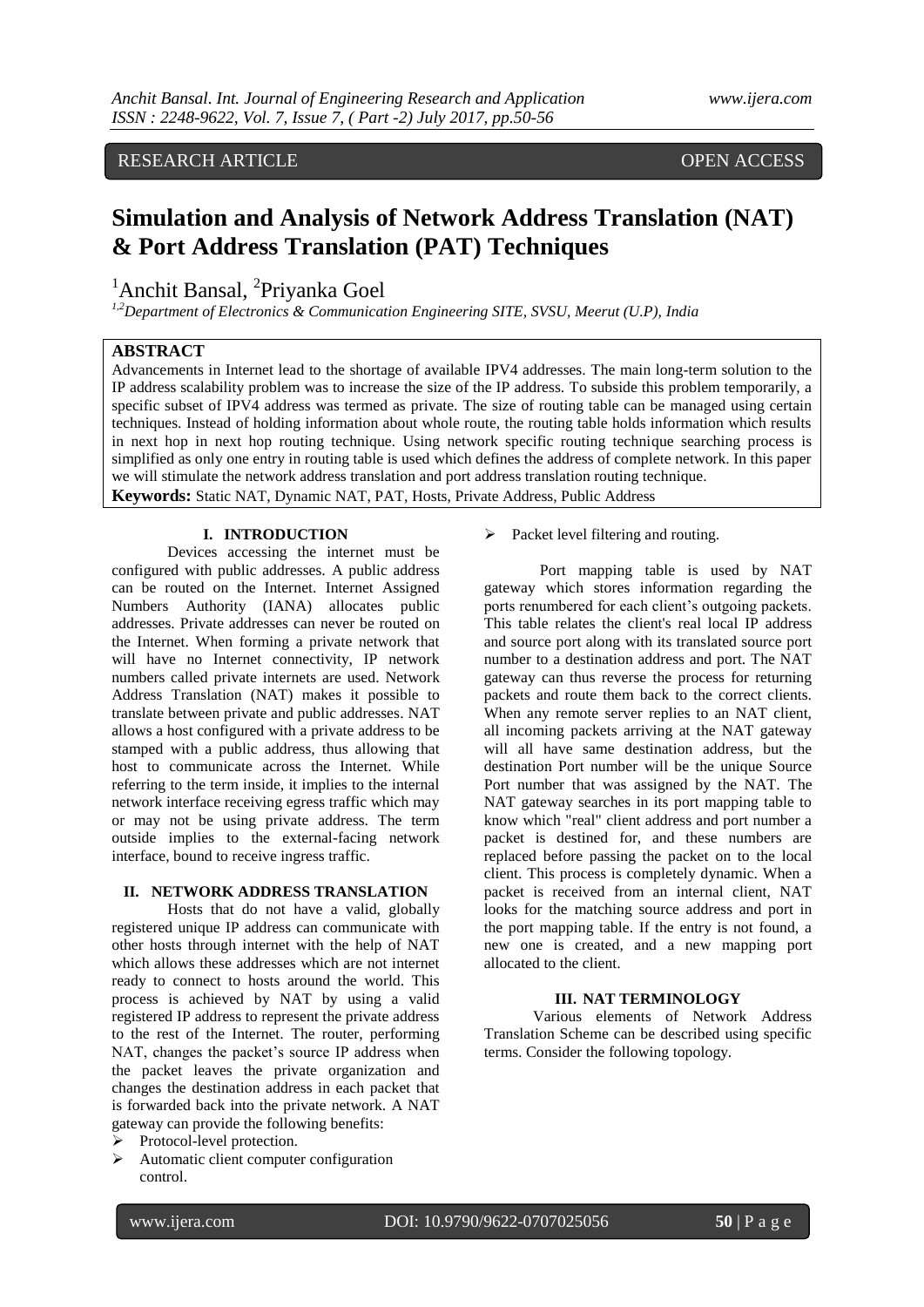

**Figure 1:** Nat Terminology Example

- **Inside Local-** The term inside refers to an address used for host inside an enterprise. This refers to set of network nodes whose IP address is subject to translation. These IP addresses are usually not globally unique. In the above figure the inside local address is 10.0.0.2
- **Inside Global-** This refers to the address that identifies an inside host to the outside world (usually a public address). Essentially, this is the dynamically or statically-assigned public address assigned to a private host. In the above figure the inside global address is 15.1.1.5
- **Outside Global-** The term outside refers to an address used for host outside an enterprise. An outside global address is the actual IP address assigned to the hosts that resides in the outside network (Internet), usually a public address. In the above figure the outside global address is 97.1.1.9
- **Outside Local-** This refers to the address that identifies an outside host to the inside network. This is usually the same address as the Outside Global. However, it is occasionally necessary to translate an outside (usually public) address to an inside (usually private) address. In the above figure the outside local address is 97.1.1.9

To simplify, global addresses are associates with public addresses, and local addresses are associated with private addresses generally.

#### **IV. TOPOLOGY FOR CONFIGURING STATIC NAT**

The NAT router simply configures a oneto-one mapping between the private address and the registered address that is used on its behalf while using static NAT. To support a second IP host with static NAT a second static one-to-one mapping using a second IP address in the public address range is required. Using NAT terminology, the enterprise network that uses private addresses, needs NAT, is the "inside" part of the network. The Internet side of the NAT function is the "outside" part of the network. A host that needs NAT has the IP address it uses inside the network, and similarly it needs an IP address to represent it in the outside network. The topology consists of three pc's (PC0, PC1 &PC2), one switch (2950-24), two routers (1841) and connecting wires. R0 is assumed to be connected to ISP & R1 on the WAN side.



**Figure 2:** Topology for Configuring Static Nat

# **V. CONFIGURATION OF STATIC NAT FOR THE CONSIDERED TOPOLOGY**

After constructing the network and making connections as described in the above figure, ip addresses will be assigned to the pc's (end devices). The procedure for the same is given as:

| P                                                                                                                     | PC <sub>0</sub>                                                                       | п<br>$\boldsymbol{\times}$      |
|-----------------------------------------------------------------------------------------------------------------------|---------------------------------------------------------------------------------------|---------------------------------|
| <b>IP Configuration</b>                                                                                               | $\bar{x}$                                                                             |                                 |
| IP Configuration<br><b>DHCP</b><br>∩                                                                                  | C Static                                                                              | http:                           |
| <b>IP Address</b>                                                                                                     | 10.0.0.2                                                                              |                                 |
| <b>Subnet Mask</b>                                                                                                    | 255.0.0.0                                                                             | <b>Web Browser</b>              |
| Default Gateway                                                                                                       | 10.0.0.1                                                                              |                                 |
| <b>DNS Server</b>                                                                                                     |                                                                                       |                                 |
| <b>IPv6 Configuration</b><br><b>DHCP</b><br>Ω<br><b>IPv6 Address</b><br><b>IPv6 Gateway</b><br><b>IPv6 DNS Server</b> | ○ Auto Config <sup>●</sup> Static<br>T<br>Link Local Address FE80::201:42FF:FE21:6B65 | <b>Cisco IP</b><br>Communicator |

**Figure 3:** Assigning IP Address for PC0

| Ŗ                                                                                                              | PC <sub>1</sub>                      | ▭<br>$\times$                          |
|----------------------------------------------------------------------------------------------------------------|--------------------------------------|----------------------------------------|
| <b>IP Configuration</b><br>IP Configuration<br>◉ Static<br>$\bigcirc$ DHCP                                     | X.                                   | http:                                  |
| <b>IP Address</b><br>Subnet Mask<br><b>Default Gateway</b><br><b>DNS Server</b>                                | 10.0.0.3<br>255.0.0.0<br>10.0.0.1    | <b>Web Browser</b>                     |
| <b>IPv6 Configuration</b><br>○ DHCP ○ Auto Config ● Static<br><b>IPv6 Address</b><br><b>Link Local Address</b> | $\prime$<br>FE80::201:43FF:FECB:COCE | <b>Cisco IP</b><br><b>Communicator</b> |
| <b>IPv6 Gateway</b><br><b>IPv6 DNS Server</b>                                                                  |                                      |                                        |

**Figure 4:** Assigning IP Address for PC1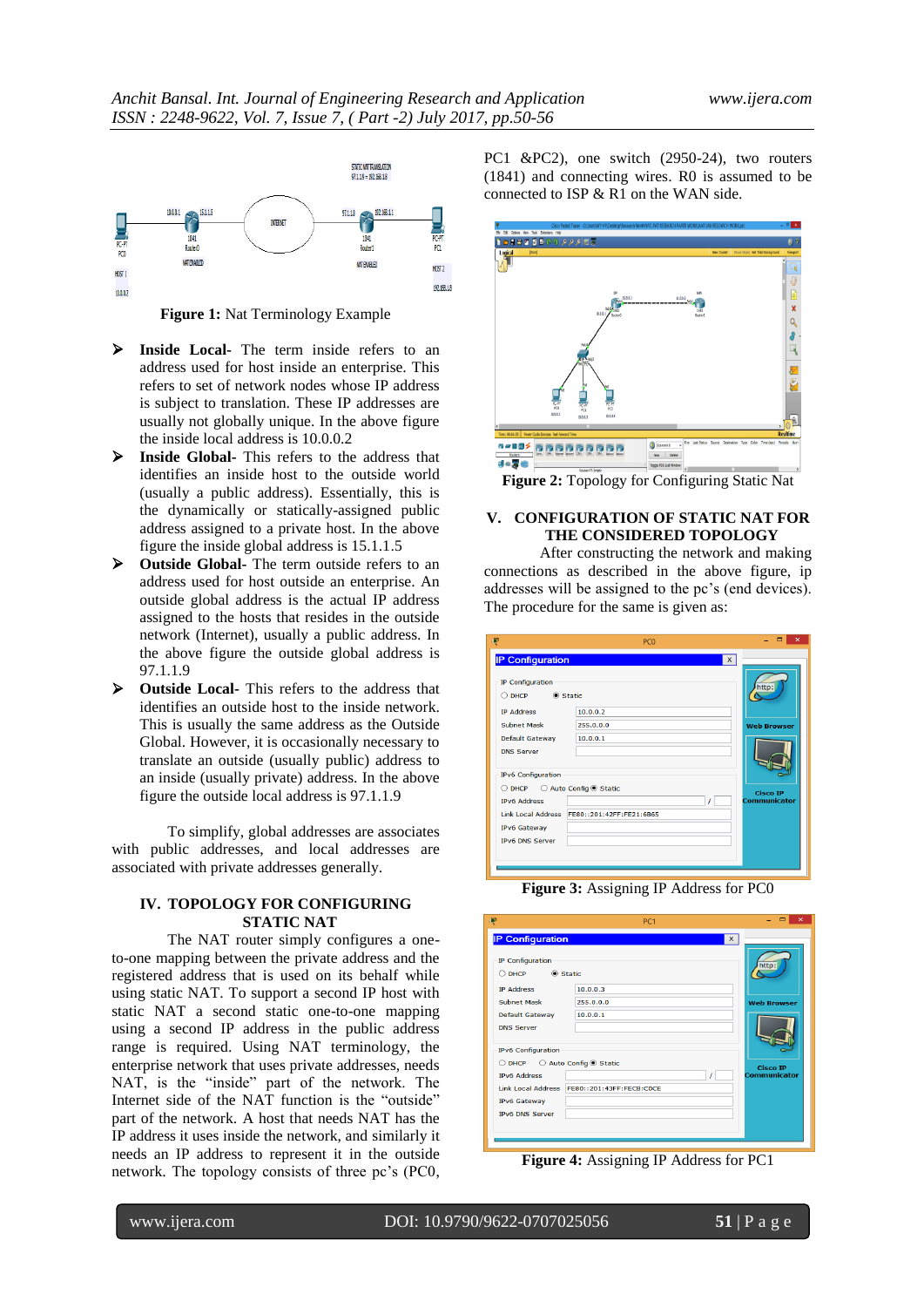| Ŗ                                                       | PC <sub>2</sub>                   | ▭<br>$\times$       |
|---------------------------------------------------------|-----------------------------------|---------------------|
| <b>IP Configuration</b>                                 | X                                 |                     |
| IP Configuration<br><b>●</b> Static<br><b>DHCP</b><br>O |                                   | http:               |
| <b>IP Address</b>                                       | 10.0.0.4                          |                     |
| <b>Subnet Mask</b>                                      | 255.0.0.0                         | <b>Web Browser</b>  |
| <b>Default Gateway</b>                                  | 10.0.0.1                          |                     |
| <b>DNS Server</b>                                       |                                   |                     |
| <b>IPv6 Configuration</b>                               |                                   |                     |
| O DHCP                                                  | ○ Auto Config <sup>●</sup> Static | <b>Cisco IP</b>     |
| <b>IPv6 Address</b>                                     | 1                                 | <b>Communicator</b> |
| <b>Link Local Address</b>                               | FE80::2E0:F7FF:FE0E:561E          |                     |
| <b>IPv6 Gateway</b>                                     |                                   |                     |
| <b>IPv6 DNS Server</b>                                  |                                   |                     |
|                                                         |                                   |                     |

**Figure 5:** Assigning IP Address for PC2

Now NAT configurations on router on the LAN side will be done after assigning ip addresses on routers on LAN and WAN side respectively.

#### **A. Router 0 Configuration:**

--- System Configuration Dialog --- Continue with configuration dialog? [yes/no]: n Press RETURN to get started! Router>enable Router# configure terminal Enter configuration commands, one per line. End with CNTL/Z. Router(config)#int fa 0/0 Router(config-if)#ip address 10.0.0.1 255.0.0.0 Router(config-if)#no shutdown %LINK-5-CHANGED: Interface FastEthernet0/0, changed state to up %LINEPROTO-5-UPDOWN: Line protocol on Interface FastEthernet0/0, changed state to up Router(config-if)#exit Router(config)#int fa 0/1 Router(config-if)#ip address 11.0.0.1 255.0.0.0 Router(config-if)#no shutdown Router(config-if)# %LINK-5-CHANGED: Interface FastEthernet0/1, changed state to up Router(config-if)#exit Router(config)#router rip Router(config-router)#network 10.0.0.0 Router(config-router)#network 11.0.0.0 Router(config-router)#^Z Router# %SYS-5-CONFIG\_I: Configured from console by console Router(config)#ip nat inside source static 10.0.0.2 11.0.0.7 Router(config)#int fa 0/0 Router(config-if)#ip nat inside Router(config-if)#int fa 0/1 Router(config-if)#ip nat outside Router(config-if)#^Z Router#

%SYS-5-CONFIG\_I: Configured from console by console Router(config)#ip nat inside source static 10.0.0.3 11.0.0.8 Router(config)#int fa 0/0 Router(config-if)#ip nat inside Router(config-if)#int fa 0/1 Router(config-if)#ip nat outside Router(config-if)#^Z Router# %SYS-5-CONFIG\_I: Configured from console by console Router# configure terminal Enter configuration commands, one per line. End with CNTL/Z. Router(config)#ip nat inside source static 10.0.0.4 11.0.0.9 Router(config)#int fa 0/0 Router(config-if)#ip nat inside Router(config-if)#int fa 0/1 Router(config-if)#ip nat outside Router(config-if)#^Z Router# %SYS-5-CONFIG\_I: Configured from console by console

# **B. Router 1 Configuration:**

--- System Configuration Dialog --- Continue with configuration dialog? [yes/no]: n Press RETURN to get started! Router>enable Router# configure terminal Enter configuration commands, one per line. End with CNTL/Z. Router(config)#int fa 0/1 Router(config-if)#ip address 11.0.0.2 255.0.0.0 Router(config-if)#no shutdown %LINK-5-CHANGED: Interface FastEthernet0/1, changed state to up %LINEPROTO-5-UPDOWN: Line protocol on Interface FastEthernet0/1, changed state to up Router(config-if)#exit Router(config)#router rip Router(config-router)#network 11.0.0.0 Router(config-router)#^Z Router# %SYS-5-CONFIG\_I: Configured from console by console Router#write Building configuration...  $[OK]$ 

After configuring the topology as per the instructions written above, the routing of packets is checked in simulation mode in packet tracer.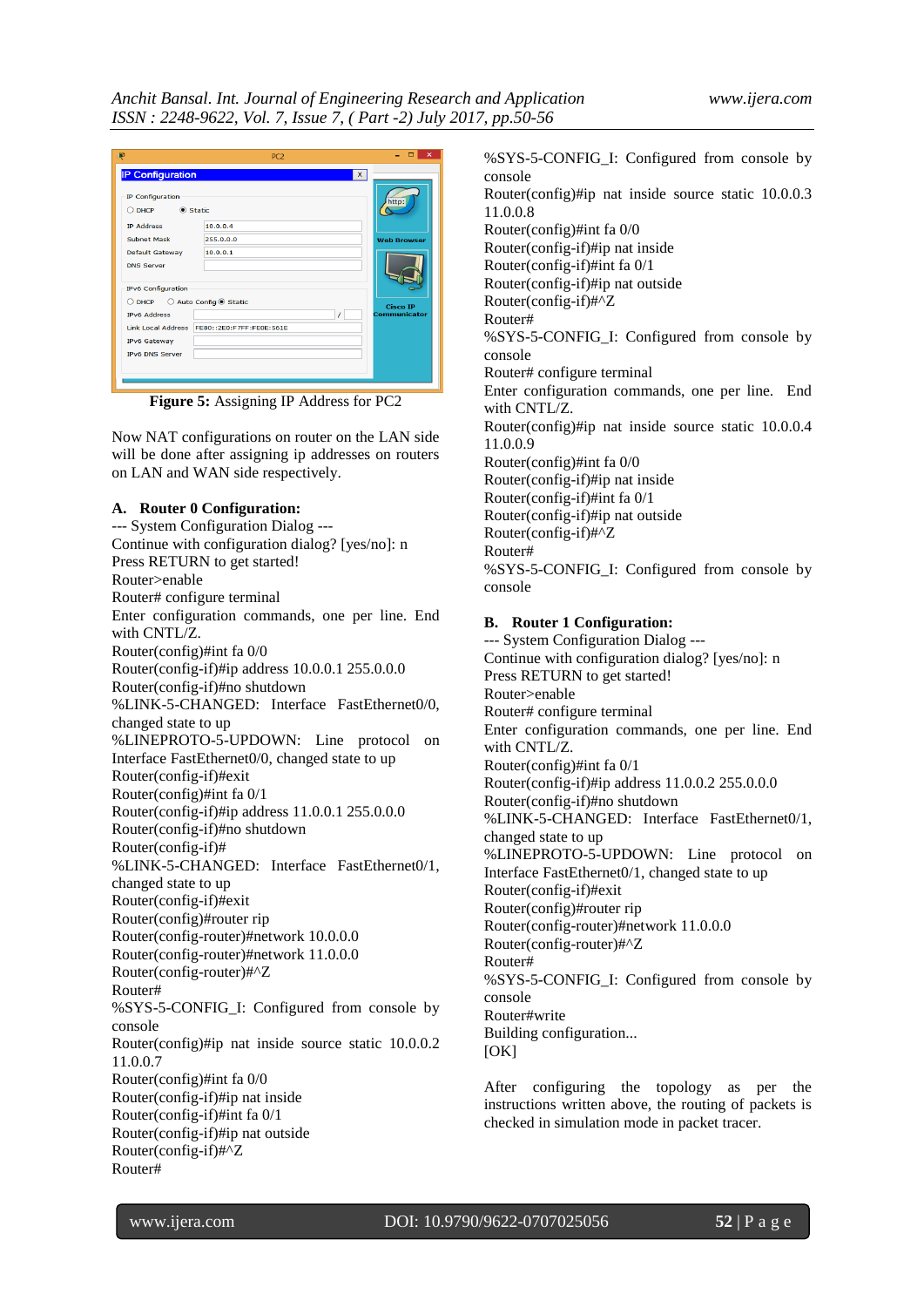|                                                                  |                                                                                | <b>PDU Information at Device: Router0</b>                                           |
|------------------------------------------------------------------|--------------------------------------------------------------------------------|-------------------------------------------------------------------------------------|
| <b>OSI Model</b>                                                 | <b>Inbound PDU Details</b>                                                     | <b>Outbound PDU Details</b>                                                         |
| At Device: Router0<br>Source: PC0<br><b>Destination: Router1</b> |                                                                                |                                                                                     |
| In Layers                                                        |                                                                                | <b>Out Layers</b>                                                                   |
| Layer7                                                           |                                                                                | Layer7                                                                              |
| Layer6                                                           |                                                                                | Layer6                                                                              |
| Layer5                                                           |                                                                                | Layer5                                                                              |
| Laver4                                                           |                                                                                | Laver4                                                                              |
| 8                                                                | Layer 3: IP Header Src. IP: 10.0.0.2,<br>Dest. IP: 11.0.0.2 ICMP Message Type: | Layer 3: IP Header Src. IP: 11.0.0.7,<br>Dest. IP: 11.0.0.2 ICMP Message<br>Type: 8 |
|                                                                  | Laver 2: Ethernet II Header                                                    | Laver 2: Ethernet II Header                                                         |
|                                                                  | $0001.4221.6B65$ >> $0001.645E.E101$                                           | 0001.645E.E102 > 0002.1699.B102                                                     |
|                                                                  | Laver 1: Port FastEthernet0/0                                                  | Laver 1: Port(s): FastEthernet0/1                                                   |
|                                                                  | 1. FastEthernet0/0 receives the frame.                                         |                                                                                     |
| Challenge Me                                                     |                                                                                | << Previous Laver<br>Next Laver $>>$                                                |

**Figure 6:** PDU Information at Router0 for PC0

| <b>PDU Information at Device: Router1</b>                        |                                                                                |  |                                                                                     |
|------------------------------------------------------------------|--------------------------------------------------------------------------------|--|-------------------------------------------------------------------------------------|
| <b>OSI Model</b>                                                 | <b>Inbound PDU Details</b>                                                     |  | Outbound PDU Details                                                                |
| At Device: Router1<br>Source: PCO<br><b>Destination: Router1</b> |                                                                                |  |                                                                                     |
| In Layers                                                        |                                                                                |  | <b>Out Layers</b>                                                                   |
| Laver7                                                           |                                                                                |  | Laver7                                                                              |
| Layer6                                                           |                                                                                |  | Laver <sub>6</sub>                                                                  |
| Layer5                                                           |                                                                                |  | Layer5                                                                              |
| Layer4                                                           |                                                                                |  | Layer4                                                                              |
| 8                                                                | Layer 3: IP Header Src. IP: 11.0.0.7,<br>Dest. IP: 11.0.0.2 ICMP Message Type: |  | Layer 3: IP Header Src. IP: 11.0.0.2,<br>Dest. IP: 11.0.0.7 ICMP Message<br>Type: 0 |
|                                                                  | Layer 2: Ethernet II Header<br>0001.645E.E102 >> 0002.1699.B102                |  | Layer 2: Ethernet II Header<br>0002.1699.B102 >> 0001.645E.E102                     |
|                                                                  | Laver 1: Port FastEthernet0/1                                                  |  | Laver 1: Port(s): FastEthernet0/1                                                   |
|                                                                  |                                                                                |  |                                                                                     |
|                                                                  | 1. FastEthernet0/1 receives the frame.                                         |  |                                                                                     |
| Challenge Me                                                     |                                                                                |  | Next Layer >><br>$<<$ Previous Laver                                                |

**Figure 7:** PDU Information at Router1 for PC0

The above figures indicate how the source and destination IP addresses get changed at various stages. The following information can be checked y clicking on the message packet at router0 (ISP) and at router 1 (WAN). Similarly the PDU information for PC1 & PC2 can be verified.

### **VI. CONFIGURATION OF DYNAMIC NAT FOR THE CONSIDERED TOPOLOGY**

Dynamic NAT utilizes a pool of global addresses to dynamically translate the outbound traffic of clients behind a NAT enabled device. The router is provided with pool of IPs that contains global IPs, so every time when a user tries to access a public network it will be provided with an IP from the pool. Consider the topology as defined in figure 2. After making the connections and assigning the ip address on PC's, the configuration of dynamic NAT will be done on Router0 (ISP). The process is as follows:

#### **A. Router 0 Configuration:**

--- System Configuration Dialog --- Continue with configuration dialog? [yes/no]: n Press RETURN to get started! Router>enable Router# configure terminal Enter configuration commands, one per line. End with CNTL/Z. Router(config)#int fa 0/0 Router(config-if)#ip address 10.0.0.1 255.0.0.0 Router(config-if)#no shutdown %LINK-5-CHANGED: Interface FastEthernet0/0, changed state to up %LINEPROTO-5-UPDOWN: Line protocol on Interface FastEthernet0/0, changed state to up Router(config-if)#exit Router(config)#int fa 0/1 Router(config-if)#ip address 11.0.0.1 255.0.0.0 Router(config-if)#no shutdown Router(config-if)# %LINK-5-CHANGED: Interface FastEthernet0/1, changed state to up Router(config-if)#exit Router(config)#router rip Router(config-router)#network 10.0.0.0 Router(config-router)#network 11.0.0.0 Router(config-router)#^Z Router# %SYS-5-CONFIG\_I: Configured from console by console Router(config)#ip nat inside source list 1 pool networking Router(config)#access-list 1 permit 10.0.0.0 0.255.255.255 Router(config)#ip nat pool networking 11.0.0.10 11.0.0.60 netmask 255.0.0.0 Router(config)#int fa 0/0 Router(config-if)#ip nat inside Router(config-if)#int fa 0/1 Router(config-if)#ip nat outside Router(config-if)#^Z Router# %SYS-5-CONFIG\_I: Configured from console by console **B. Router 1 Configuration:** --- System Configuration Dialog ---

Continue with configuration dialog? [yes/no]: n Press RETURN to get started! Router>enable Router# configure terminal Enter configuration commands, one per line. End with CNTL/Z. Router(config)#int fa 0/1 Router(config-if)#ip address 11.0.0.2 255.0.0.0 Router(config-if)#no shutdown %LINK-5-CHANGED: Interface FastEthernet0/1, changed state to up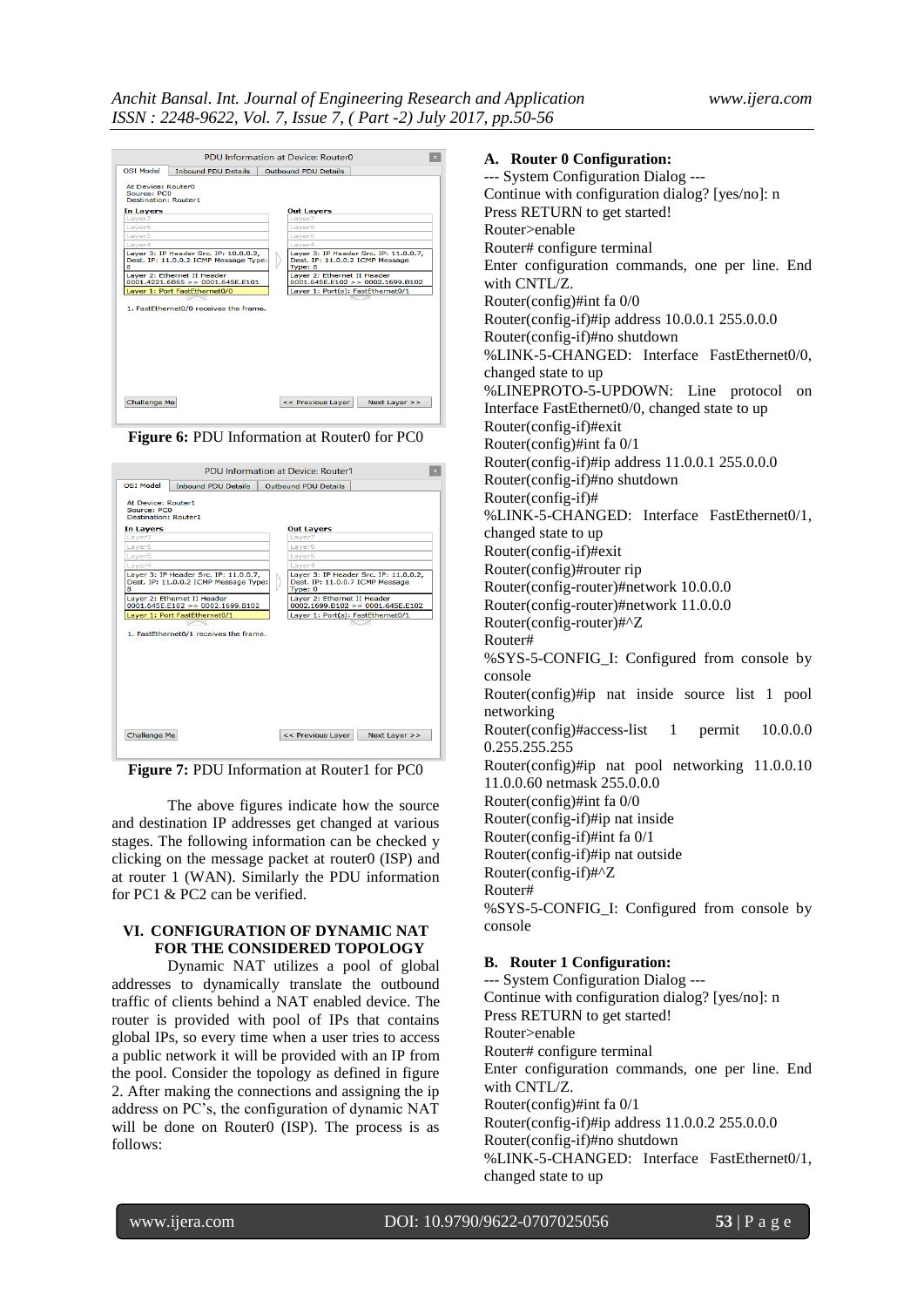%LINEPROTO-5-UPDOWN: Line protocol on Interface FastEthernet0/1, changed state to up Router(config-if)#exit Router(config)#router rip Router(config-router)#network 11.0.0.0 Router(config-router)#^Z Router# %SYS-5-CONFIG I: Configured from console by console Router#write Building configuration...  $[OK]$ 

After the topology is configured with the instructions given, the routing of packets is check in simulation mode for different PC's.

| PDU Information at Device: Router0<br>×                          |                                                                                |  |                                                                                      |
|------------------------------------------------------------------|--------------------------------------------------------------------------------|--|--------------------------------------------------------------------------------------|
| OST Model                                                        | <b>Inbound PDU Details</b>                                                     |  | Outbound PDU Details                                                                 |
| At Device: Router0<br>Source: PCO<br><b>Destination: Router1</b> |                                                                                |  |                                                                                      |
| In Layers                                                        |                                                                                |  | <b>Out Layers</b>                                                                    |
| Laver7                                                           |                                                                                |  | Layer7                                                                               |
| Layer <sub>6</sub>                                               |                                                                                |  | Layer <sub>6</sub>                                                                   |
| Layer5                                                           |                                                                                |  | Layer5                                                                               |
| Layer4                                                           |                                                                                |  | Layer4                                                                               |
| 8                                                                | Layer 3: IP Header Src. IP: 10.0.0.2,<br>Dest. IP: 11.0.0.2 ICMP Message Type: |  | Layer 3: IP Header Src. IP: 11.0.0.10,<br>Dest. IP: 11.0.0.2 ICMP Message<br>Type: 8 |
|                                                                  | Layer 2: Ethernet II Header<br>0050.0F58.D93F >> 00F0.F9A2.1301                |  | Layer 2: Ethernet II Header<br>00E0.F9A2.1302 >> 00E0.B0D9.0E02                      |
|                                                                  | Layer 1: Port FastEthernet0/0                                                  |  | Layer 1: Port(s): FastEthernet0/1                                                    |
|                                                                  |                                                                                |  |                                                                                      |
|                                                                  | 1. FastEthernet0/0 receives the frame.                                         |  |                                                                                      |
| Challenge Me                                                     |                                                                                |  | << Previous Layer<br>Next Layer >>                                                   |

**Figure 8: PDU Information at Router0 for PC0** 

|                                                                  |                                                                                | PDU Information at Device: Router0                                                   |
|------------------------------------------------------------------|--------------------------------------------------------------------------------|--------------------------------------------------------------------------------------|
| <b>OST Model</b>                                                 | <b>Inhound PDU Details</b>                                                     | Outhound PDU Details                                                                 |
| At Device: Router0<br>Source: PC1<br><b>Destination: Router1</b> |                                                                                |                                                                                      |
| In Layers                                                        |                                                                                | <b>Out Layers</b>                                                                    |
| Laver7                                                           |                                                                                | Laver7                                                                               |
| Laver6                                                           |                                                                                | Laver6                                                                               |
| Laver5                                                           |                                                                                | Laver5                                                                               |
| Laver4                                                           |                                                                                | Laver4                                                                               |
| 8                                                                | Laver 3: IP Header Src. IP: 10.0.0.3.<br>Dest. IP: 11.0.0.2 ICMP Message Type: | Laver 3: IP Header Src. IP: 11.0.0.11.<br>Dest. IP: 11.0.0.2 ICMP Message<br>Type: 8 |
|                                                                  | Layer 2: Ethernet II Header<br>0060.70A5.71F9 >> 00F0.F9A2.1301                | Layer 2: Ethernet II Header<br>00E0.F9A2.1302 >> 00E0.B0D9.0E02                      |
|                                                                  | Layer 1: Port FastEthernet0/0                                                  | Layer 1: Port(s): FastEthernet0/1                                                    |
|                                                                  | 1. EastEthernet0/0 receives the frame.                                         |                                                                                      |
| Challenge Me                                                     |                                                                                | << Previous Layer<br>Next Layer >>                                                   |



|                                                                  |                                                                                | PDU Information at Device: Router0                                                   |
|------------------------------------------------------------------|--------------------------------------------------------------------------------|--------------------------------------------------------------------------------------|
| <b>OSI Model</b>                                                 | <b>Inbound PDU Details</b>                                                     | <b>Outbound PDU Details</b>                                                          |
| At Device: Router0<br>Source: PC2<br><b>Destination: Router1</b> |                                                                                |                                                                                      |
| In Layers                                                        |                                                                                | <b>Out Layers</b>                                                                    |
| Layer7                                                           |                                                                                | Laver7                                                                               |
| Layer <sub>6</sub>                                               |                                                                                | Layer <sub>6</sub>                                                                   |
| Laver <sub>5</sub>                                               |                                                                                | Laver <sub>5</sub>                                                                   |
| Layer4                                                           |                                                                                | Layer4                                                                               |
| 8                                                                | Layer 3: IP Header Src. IP: 10.0.0.4,<br>Dest. IP: 11.0.0.2 ICMP Message Type: | Layer 3: IP Header Src. IP: 11.0.0.12,<br>Dest. IP: 11.0.0.2 ICMP Message<br>Type: 8 |
|                                                                  | Layer 2: Ethernet II Header<br>00E0.F7B5.8CDD >> 00E0.F9A2.1301                | Laver 2: Ethernet II Header<br>00E0.F9A2.1302 >> 00E0.B0D9.0E02                      |
|                                                                  | Layer 1: Port FastEthernet0/0                                                  | Layer 1: Port(s): FastEthernet0/1                                                    |
|                                                                  | 1. FastEthernet0/0 receives the frame.                                         |                                                                                      |
| Challenge Me                                                     |                                                                                | << Previous Laver<br>Next Layer >>                                                   |

**Figure 10:** PDU Information at Router0 for PC2

# **VII. CONFIGURATION OF PAT FOR THE CONSIDERED TOPOLOGY**

Some networks need to have most, IP hosts to access the Internet. If this network uses private IP addresses, the NAT router needs a very large set of registered IP addresses. Dynamic NAT lessens the problem to some degree, because every single host in an internetwork rarely need to communicate with the Internet at the same time. The NAT Overload feature, also called Port Address Translation (PAT), translates the outbound traffic of clients to unique port numbers of a single global address. Overloading allows NAT to scale to support many clients with only a few public IP addresses. Consider the topology as defined in figure 2. After making the connections and assigning the ip address on PC's, the configuration of dynamic NAT will be done on Router0 (ISP). The process is as follows:

#### **A. Router 0 Configuration:**

--- System Configuration Dialog --- Continue with configuration dialog? [yes/no]: n Press RETURN to get started! Router>enable Router# configure terminal Enter configuration commands, one per line. End with CNTL/Z. Router(config)#int fa 0/0 Router(config-if)#ip address 10.0.0.1 255.0.0.0 Router(config-if)#no shutdown %LINK-5-CHANGED: Interface FastEthernet0/0, changed state to up %LINEPROTO-5-UPDOWN: Line protocol on Interface FastEthernet0/0, changed state to up Router(config-if)#exit Router(config)#int fa 0/1 Router(config-if)#ip address 11.0.0.1 255.0.0.0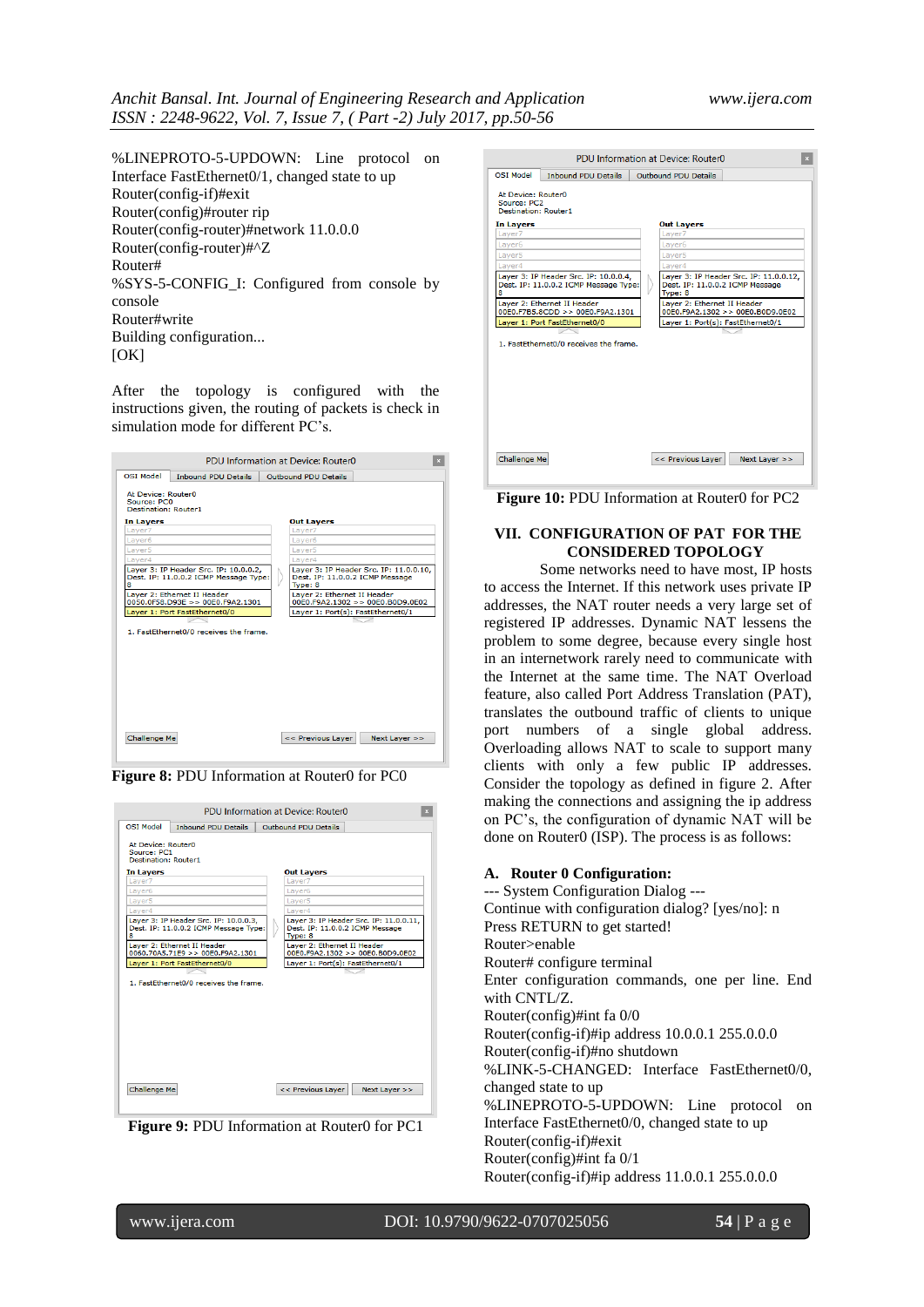Router(config-if)#no shutdown Router(config-if)# %LINK-5-CHANGED: Interface FastEthernet0/1, changed state to up Router(config-if)#exit Router(config)#router rip Router(config-router)#network 10.0.0.0 Router(config-router)#network 11.0.0.0 Router(config-router)#^Z Router# %SYS-5-CONFIG\_I: Configured from console by console Router(config)#ip nat inside source list 1 pool networking overload Router(config)#access-list 1 permit 10.0.0.0 0.255.255.255 Router(config)#ip nat pool networking 11.0.0.10 11.0.0.10 netmask 255.0.0.0 Router(config)#int fa 0/0 Router(config-if)#ip nat inside Router(config-if)#int fa 0/1 Router(config-if)#ip nat outside Router(config-if)#^Z Router# %SYS-5-CONFIG I: Configured from console by console

# **B. Router 1 Configuration:**

--- System Configuration Dialog --- Continue with configuration dialog? [yes/no]: n Press RETURN to get started! Router>enable Router# configure terminal Enter configuration commands, one per line. End with CNTL/Z. Router(config)#int fa 0/1 Router(config-if)#ip address 11.0.0.2 255.0.0.0 Router(config-if)#no shutdown %LINK-5-CHANGED: Interface FastEthernet0/1, changed state to up %LINEPROTO-5-UPDOWN: Line protocol on Interface FastEthernet0/1, changed state to up Router(config-if)#exit Router(config)#router rip Router(config-router)#network 11.0.0.0 Router(config-router)#^Z Router# %SYS-5-CONFIG\_I: Configured from console by console Router#write Building configuration...  $[OK]$ 

After the topology is configured with the instructions given, the routing of packets is check in simulation mode for different PC's.

| PDU Information at Device: Router0                                                  |                                                                                      |  |  |  |
|-------------------------------------------------------------------------------------|--------------------------------------------------------------------------------------|--|--|--|
| OST Model<br><b>Inbound PDU Details</b>                                             | Outhound PDU Details                                                                 |  |  |  |
| At Device: Router0<br>Source: PCD<br><b>Destination: Router1</b>                    |                                                                                      |  |  |  |
| <b>In Layers</b>                                                                    | <b>Out Layers</b>                                                                    |  |  |  |
| Laver7                                                                              | Laver7                                                                               |  |  |  |
| Layer6                                                                              | Layer <sub>6</sub>                                                                   |  |  |  |
| Laver <sub>5</sub>                                                                  | Laver <sub>5</sub>                                                                   |  |  |  |
| Laver4                                                                              | Layer4                                                                               |  |  |  |
| Layer 3: IP Header Src. IP: 10.0.0.2,<br>Dest. IP: 11.0.0.2 ICMP Message Type:<br>8 | Layer 3: IP Header Src. IP: 11.0.0.10,<br>Dest. IP: 11.0.0.2 ICMP Message<br>Type: 8 |  |  |  |
| Layer 2: Ethernet II Header<br>00D0.BA22.3638 >> 0002.4A97.0201                     | Layer 2: Ethernet II Header<br>0002.4A97.0202 >> 00D0.D3A0.7602                      |  |  |  |
| Layer 1: Port FastEthernet0/0                                                       | Layer 1: Port(s): FastEthernet0/1                                                    |  |  |  |
| 1. FastEthernet0/0 receives the frame.                                              |                                                                                      |  |  |  |
| Challenge Me                                                                        | << Previous Laver<br>Next Laver $>>$                                                 |  |  |  |

Figure 11: PDU Information at Router0 for PC0

It is clear from the figure that the packet has header source IP of 10.0.0.2 on the IN Layers and the same packet has source IP as 11.0.0.10 on the out layer once it reaches the router of the ISP. The same scenario will be repeated for pc1 and pc2 respectively. This establishes the PAT overload NAT technique. Any inside host with a source that matches access-list 1 will be translated with overload to the IP address configured on the fa 0/1 interface.

|                                                                  | PDU Information at Device: Router0<br>$\mathbf{x}$                             |  |                                                                                      |  |
|------------------------------------------------------------------|--------------------------------------------------------------------------------|--|--------------------------------------------------------------------------------------|--|
| <b>OSI Model</b>                                                 | <b>Inbound PDU Details</b>                                                     |  | Outbound PDU Details                                                                 |  |
| At Device: Router0<br>Source: PC1<br><b>Destination: Router1</b> |                                                                                |  |                                                                                      |  |
| In Layers                                                        |                                                                                |  | <b>Out Layers</b>                                                                    |  |
| Layer7                                                           |                                                                                |  | Laver7                                                                               |  |
| Laver <sub>6</sub>                                               |                                                                                |  | Laver <sub>6</sub>                                                                   |  |
| Laver <sub>5</sub>                                               |                                                                                |  | Laver <sub>5</sub>                                                                   |  |
| Laver4                                                           |                                                                                |  | Laver4                                                                               |  |
| 8                                                                | Laver 3: IP Header Src. IP: 10.0.0.3.<br>Dest. IP: 11.0.0.2 ICMP Message Type: |  | Laver 3: IP Header Src. IP: 11.0.0.10.<br>Dest. IP: 11.0.0.2 ICMP Message<br>Type: 8 |  |
|                                                                  | Laver 2: Ethernet II Header<br>000B.BE75.E17C >> 0002.4A97.0201                |  | Laver 2: Ethernet II Header<br>0002.4A97.0202 >> 00D0.D3A0.7602                      |  |
|                                                                  | Laver 1: Port FastEthernet0/0                                                  |  | Laver 1: Port(s): FastEthernet0/1                                                    |  |
|                                                                  | 1. FastEthernet0/0 receives the frame.                                         |  |                                                                                      |  |
| Challenge Me                                                     |                                                                                |  | << Previous Layer<br>Next Layer $>>$                                                 |  |

**Figure 12: PDU Information at Router0 for PC1**